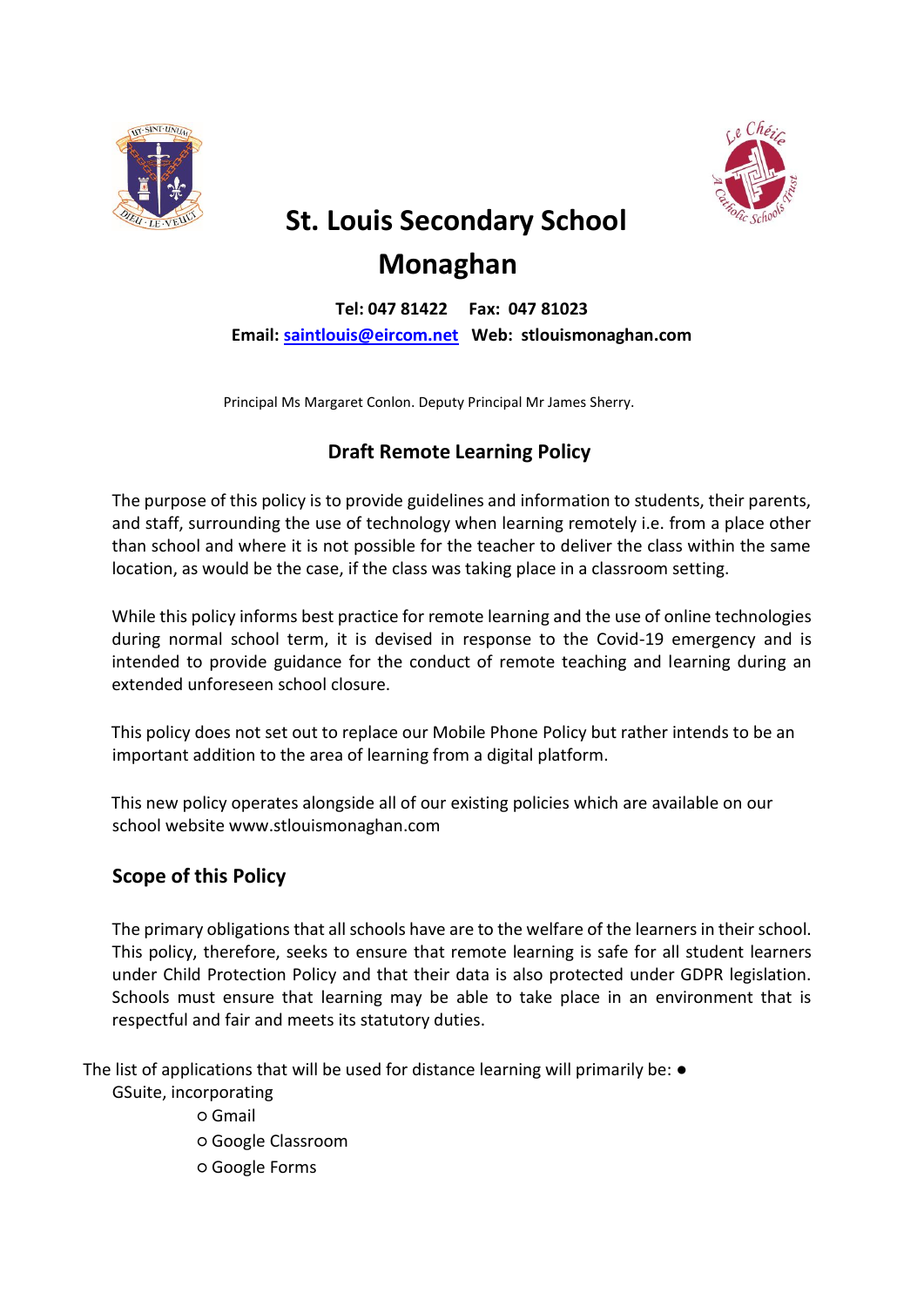- Google Documents
- Google Slides
- Google Sheets
- Google Meet for live online lessons

## **Remote Learning Approach**

Remote learning will take what is known as a blended approach and some teachers may use different methods more than another teacher. For example: ● Some teachers may use regular live classes while others may not ● Some teachers may distribute work as weekly bulk assignment while others may do so as daily homework-style tasks , Teachers will be mindful of the amount of homework set.

# **Responsibilities while partaking in Remote Learning**

St Louis Secondary School encourages all students to use GSuite. All students have been given account details. If problems arise with GSuite, students and teachers should contact [bonnie.fleming@stlouismonaghan.com](mailto:bonnie.fleming@stlouismonaghan.com) or [james.sherry@stlouismonaaghan.com](mailto:james.sherry@stlouismonaaghan.com)

GSuite is a very useful tool for teaching both remotely and within the classroom setting.

Google Classroom, is also used by teachers and students to enhance teaching and learning both remotely and within the classroom setting.

#### **Teachers:**

- 1. The material created by the teacher on GSuite is the property of the teacher and students do not have permission to share with others outside the school setting unless given permission to do so.
- 2. Recordings should not be made of any online tutorial unless with explicit permission from the teacher. If recordings are permitted by the teacher, it is imperative that such recordings are not shared with anyone outside the class.
- 3. Teachers are the managers of the Google Classroom they create. When students are invited or added to a Google Classroom, the teacher and school rules still apply.
- 4. A teacher will only correspond and engage with a student who is using their school Gmail account.
- 5. Social media sites e.g Facebook, Snapchat, Whatsapp etc to communicate with students is never permissible and teachers have been advised accordingly.
- 6. Any behaviour or language deemed inappropriate during school still applies online. The consequences for such behaviour will be the same as if the student were in school, as they are involved in prescribed school work, on a school platform using a log-in which has been directed by school personnel.
- 7. Teachers will only contact students within school hours (8.50am 3.50pm).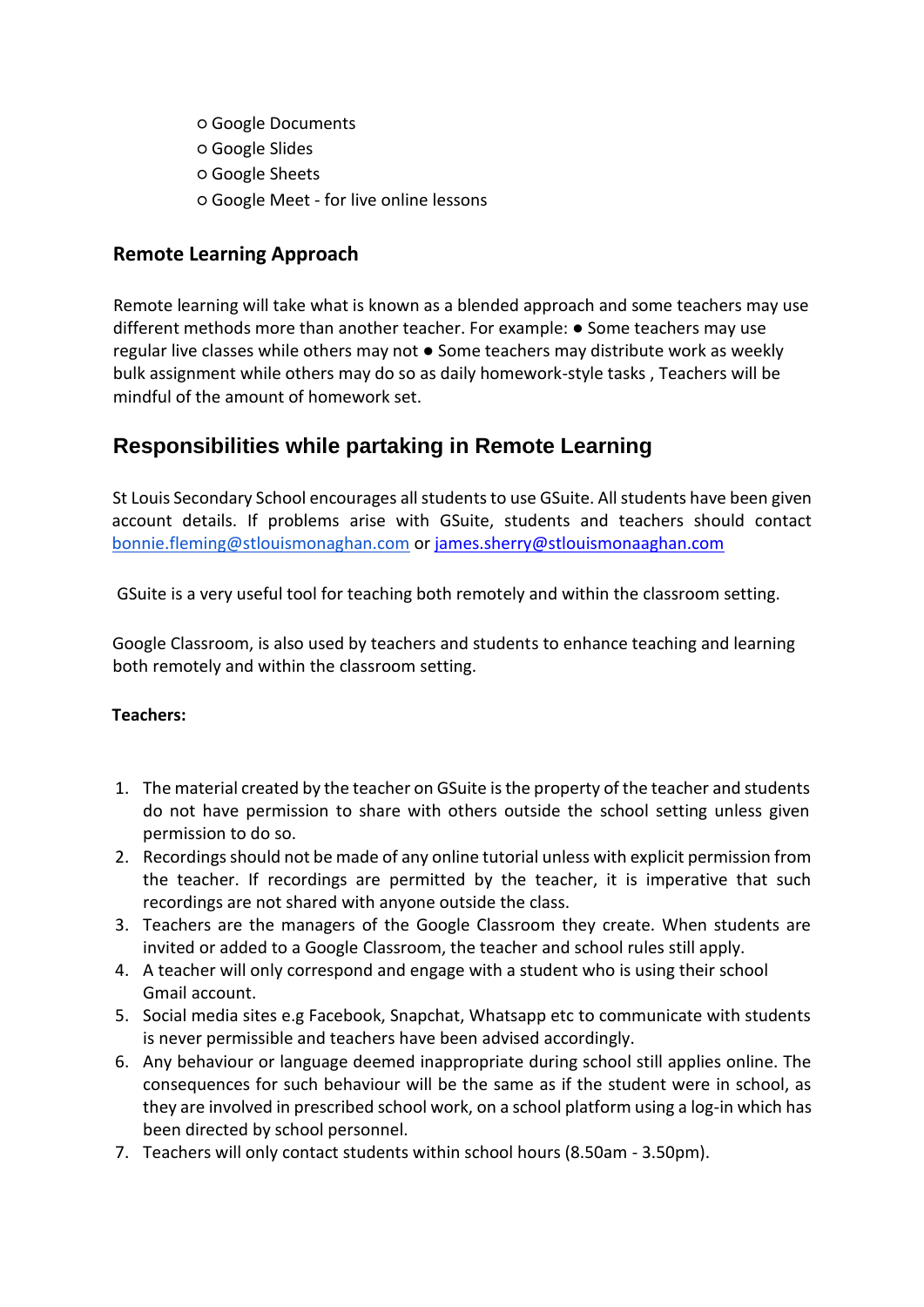- 8. As much as feasibly possible, all live tutorials will be arranged in accordance with the identified time on their timetable.
- 9. Teachers will have overall control over the online interaction of their class. The teacher will join first and only those people invited by the teacherwill be allowed to join.
- 10. Teachers will be very clear when setting tasks and students will continue to receive feedback.
- 11. Teachers may find that less course work is covered and this will be communicated to students. Remote Learning is not a substitute for live classrooms.

### **Students:**

- 1. You are to communicate through your @stlouismonaghan.com account only.
	- i. The use of any other account or e-mail address is expressly prohibited.
- 2. Do not engage in communications with any account other than a @stlouismonaghan.com account and report any such activity to your teacher or yearhead's @stlouismonaghan.com e-mail account.
- 3. You must always be civil and respectful to your teachers and fellow students. Normal school rules apply.
- 4. Students must ensure that when a live class is taking place on Google Meet, that they are appropriately dressed and in an appropriate location.
- 5. You are not to record or forward any content within a Google Classroom or Google Meet group – such as worksheets, exam papers, answers, solutions, videos or notes – to anyone else without the permission of the creator of that content. You are not permitted to take photographs of staff or students
- 6. You understand that all your online activity is recorded. This includes anything you send or say via e-mail, Google Classroom, Google Meet and Google Hangouts, and whether you are checking regularly for assigned work.
- 7. Students must only contact teachers within school hours (8.50am 3.50pm).
- 8. Students should have their mics off except when requested by the teacher to switch it on, camera should be off unless a teacher requests you to turn it on.

#### **Parents:**

- 1. Ensure that your daughter is checking in regularly for assigned work.
- 2. Where live classes are being held, please try to ensure that your daughter has a quiet place to work which is free from distractions. Bedrooms should not be used for live classes due to Child Protection issues.
- 3. Live online classes should be viewed by your daughter only.

## **Live Online Classes:**

Teachers may deliver some of the course "live" using Google Meet. This will use varying combinations of audio, video, virtual whiteboards and screencasts. Teacher are using Jamboard, Mote and Peardeck to name but a few of the Apps being used by teachers.